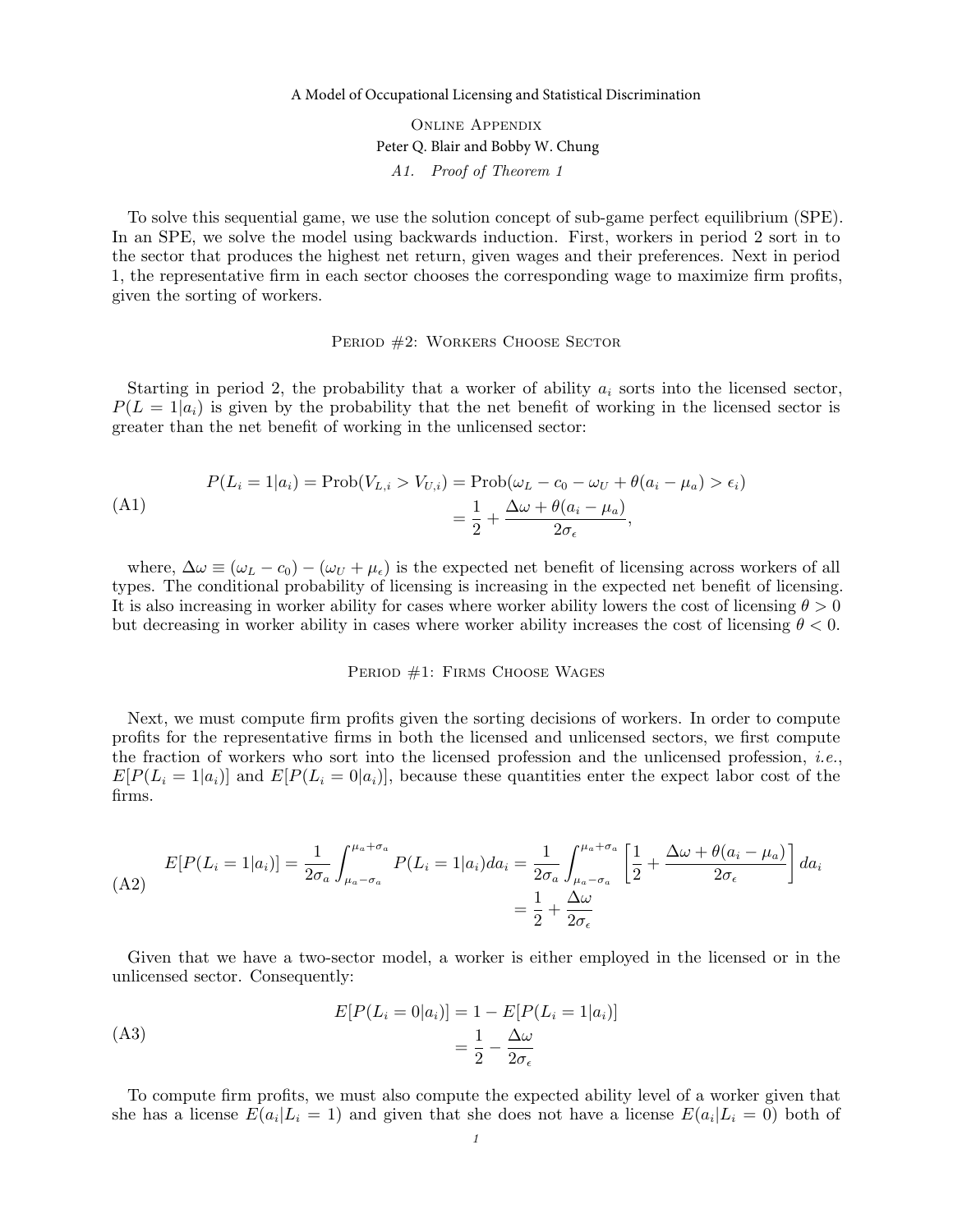which contribute to firm revenue:

$$
(A4) \qquad E[a_i|L_i=1] = \int_{\mu-\sigma_a}^{\mu+\sigma_a} a_i \frac{P(L_i=1|a_i)P(a_i)}{P(L_i=1)} da_i = \frac{1}{2\sigma_a} \int_{\mu-\sigma_a}^{\mu+\sigma_a} a_i \frac{\left[\frac{1}{2} + \frac{\Delta\omega + \theta(a_i-\mu_a)}{2\sigma_\epsilon}\right]}{\frac{1}{2} + \frac{\Delta\omega}{2\sigma_\epsilon}} da_i
$$

$$
= \mu_a + \frac{\theta\sigma_a^2}{3(\sigma_\epsilon + \Delta\omega)}
$$

Similarly,

$$
(A5) \qquad E[a_i|L_i=0] = \int_{\mu-\sigma_a}^{\mu+\sigma_a} a_i \frac{P(L_i=0|a_i)P(a_i)}{P(L_i=0)} da_i = \frac{1}{2\sigma_a} \int_{\mu-\sigma_a}^{\mu+\sigma_a} a_i \frac{\left[\frac{1}{2} - \frac{\Delta\omega + \theta(a_i-\mu_a)}{2\sigma_\epsilon}\right]}{\frac{1}{2} - \frac{\Delta\omega}{2\sigma_\epsilon}} da_i
$$
\n
$$
= \mu_a - \frac{\theta\sigma_a^2}{3(\sigma_\epsilon - \Delta\omega)}
$$

Putting this all together, we get that profits in the licensed sector are given by:

(A6) 
$$
\pi_1 = \underbrace{\left( (1+h)\bar{\omega} \left[ \mu_a + \frac{\theta \sigma_a^2}{3(\sigma_{\epsilon} + \Delta \omega)} \right] - \omega_L \right)}_{\text{Expected Profit per. licensed worker}} \times \underbrace{\left[ \frac{1}{2} + \frac{\Delta \omega}{2\sigma_{\epsilon}} \right]}_{\text{Frac. Licensed workers}},
$$

Firm profits in the unlicensed sector are given by:

(A7) 
$$
\pi_2 = \left(\bar{\omega}\left[\mu_a - \frac{\theta \sigma_a^2}{3(\sigma_{\epsilon} - \Delta \omega)}\right] - \omega_U\right) \left[\frac{1}{2} - \frac{\Delta \omega}{2\sigma_{\epsilon}}\right]
$$

Firm 1 chooses  $\omega_L$  to maximize its profits,  $\pi_1$ . This results in the following first order condition,  $\partial\pi_1$  $\frac{\partial \pi_1}{\partial \omega_L}=0$ :

$$
(A8) \qquad \frac{-\left(1+\left[\frac{(1+h)\bar{\omega}\theta\sigma_a^2}{3(\sigma_{\epsilon}+\Delta\omega)^2}\right]\right)\left[\frac{1}{2}+\frac{\Delta\omega}{2\sigma_{\epsilon}}\right]}{\text{Decrease in Unit Profit}} + \frac{1}{2\sigma_{\epsilon}}\left((1+h)\bar{\omega}\left[\mu_a + \frac{\theta\sigma_a^2}{3(\sigma_{\epsilon}+\Delta\omega)}\right] - \omega_L\right)} = 0
$$
\n
$$
\implies \omega_L = -\sigma_{\epsilon} - \Delta\omega + (1+h)\bar{\omega}\mu_a
$$

To get the best response function of the firm in the licensed sector, we re-arrange the expression above and substitute in the definition for the net benefit of licensing  $\Delta \omega = (\omega_L - c_0) - (\omega_U + \mu_{\epsilon})$ :

(A9) 
$$
\omega_L(\omega_U) = \frac{1}{2}[(1+h)\bar{\omega}\mu_a + \omega_U + c_0 + (\mu_{\epsilon} - \sigma_{\epsilon})]
$$

The best response function for the wages in the licensed sector is increasing in the level of human capital that is bundled with the license h and with the quality of the firm's technology  $\bar{\omega}$ . It is also increasing in the wage offered by the unlicensed firm, the cost of licensing and the minimum taste for the unlicensed sector,  $\mu_{\epsilon} - \sigma_{\epsilon}$ .

To find the best response function for firm 2, we assert that firm 2 chooses  $\omega_U$  to maximize its profits,  $\pi_2$ . When we take the first order condition  $\frac{\partial \pi_2}{\partial \omega_U} = 0$ , we get:

$$
\omega_U = -\sigma_{\epsilon} + \Delta \omega + \bar{\omega} \mu_a
$$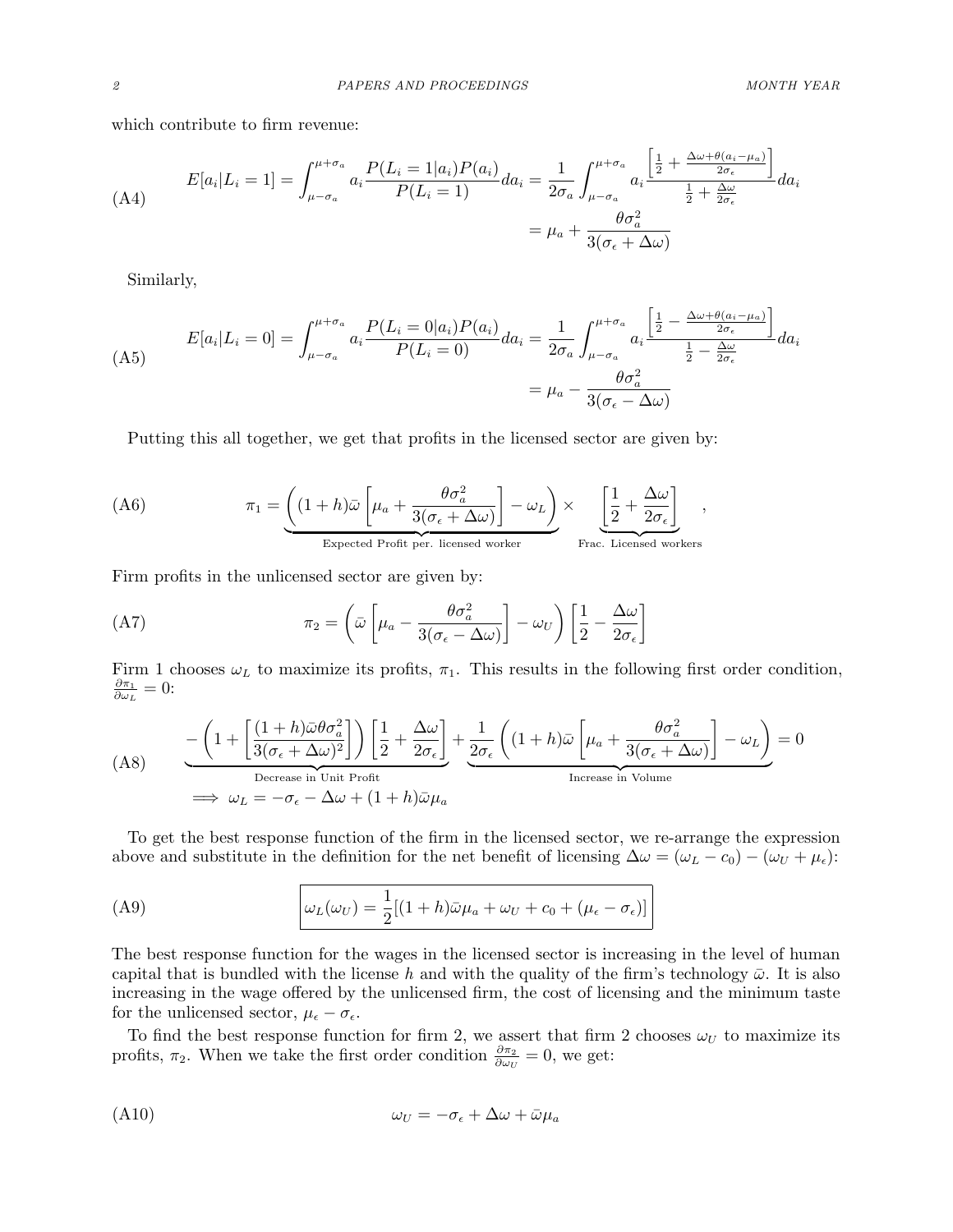#### VOL. VOLUME NO. ISSUE 3

To get the best response function of the firm 2, we re-arrange the expression above and use the definition for the net benefit of licensing  $\Delta \omega = (\omega_L - c_0) - (\omega_U + \mu_{\epsilon})$ :

(A11) 
$$
\omega_U(\omega_L) = \frac{1}{2} [\bar{\omega}\mu_a + (\omega_L - c_0) - (\mu_{\epsilon} + \sigma_{\epsilon})]
$$

The best response function for the wages in the unlicensed sector is increasing with the quality of the firm's technology  $\bar{\omega}$ , the average ability of all workers, and the competing wages in the licensed sector. It is decreasing in the cost of obtaining a license and the maximum taste for the unlicensed sector by workers,  $\mu_{\epsilon} + \sigma_{\epsilon}$ . At the Nash equilibrium both firms' wages are mutual best responses. Substituting the best response of the firm in the licensed sector into the best response function for the firm in the unlicensed sector, we solve for the equilibrium wage in the unlicensed sector  $\omega_U^*$ .

$$
\omega_U = \frac{1}{2} [\bar{\omega}\mu_a + -c_0 - (\mu_{\epsilon} + \sigma_{\epsilon})] + \frac{1}{2} \left[ \frac{1}{2} [(1+h)\bar{\omega}\mu_a + \omega_U + c_0 + (\mu_{\epsilon} - \sigma_{\epsilon})] \right]
$$
  
(A12)  

$$
\implies \boxed{\omega_U^* = \left( 1 + \frac{1}{3}h \right) \bar{\omega}\mu_a - \frac{1}{3}c_0 - \frac{1}{3}\mu_{\epsilon} - \sigma_{\epsilon}}
$$

To solve for the equilibrium wages in the licensed sector, we insert equilibrium wages from the unlicensed sector into the best response function for the licensed sector:

$$
\omega_L = \frac{1}{2}[(1+h)\bar{\omega}\mu_a + c_0 + (\mu_{\epsilon} - \sigma_{\epsilon})] + \frac{1}{2}\left[\left(1 + \frac{1}{3}h\right)\bar{\omega}\mu_a - \frac{1}{3}c_0 - \frac{1}{3}\mu_{\epsilon} - \sigma_{\epsilon}\right]
$$
\n
$$
\implies \omega_L^* = \left(1 + \frac{2}{3}h\right)\bar{\omega}\mu_a + \frac{1}{3}c_0 + \frac{1}{3}\mu_{\epsilon} - \sigma_{\epsilon}
$$

To solve for the fraction of licensed workers, we substitute equilibrium wages into the expression for the fraction of licensed workers in equation [\(A14\)](#page-2-0):

<span id="page-2-0"></span>.

(A14) 
$$
f^* = \frac{1}{2} + \frac{\bar{\omega}\mu_a h - c_0 - \mu_{\epsilon}}{6\sigma_{\epsilon}}
$$

Defining  $c \equiv h\bar{\omega}\mu_a - \mu_{\epsilon} - 3\sigma_{\epsilon}$ , it is straight forward to show that if the average cost of licensing,  $c_0$ , is lower than  $c$  that licensing is sufficiently cheap. Then, all workers obtain a license and work in the licensed sector  $(f = 1)$ . Likewise, defining  $\bar{c} \equiv h\bar{\omega}\mu_a - \mu_{\epsilon} + 3\sigma_{\epsilon}$ . If the average cost of licensing,  $c_0$ , is higher than  $\bar{c}$ , licensing is sufficiently onerous. Hence, all workers prefer not to obtain a license  $(f = 0)$ . It is only for intermediate value  $c_0 \in (\underline{c}, \overline{c})$ , that we observe a non-zero fraction of workers in both the licensed and unlicensed sectors.

We further simplify the expression for the fraction of licensed workers in equation [\(A14\)](#page-2-0) and the equilibrium wages for workers in equations using the definitions for  $\bar{c}$  and  $c$ :

$$
(A15)\qquad \qquad f^* = \left(\frac{\bar{c} - c_0}{6\sigma_{\epsilon}}\right),
$$

(A16) 
$$
\omega_U^* = \bar{\omega}\mu_a - \frac{1}{3}(c_0 - \underline{c}),
$$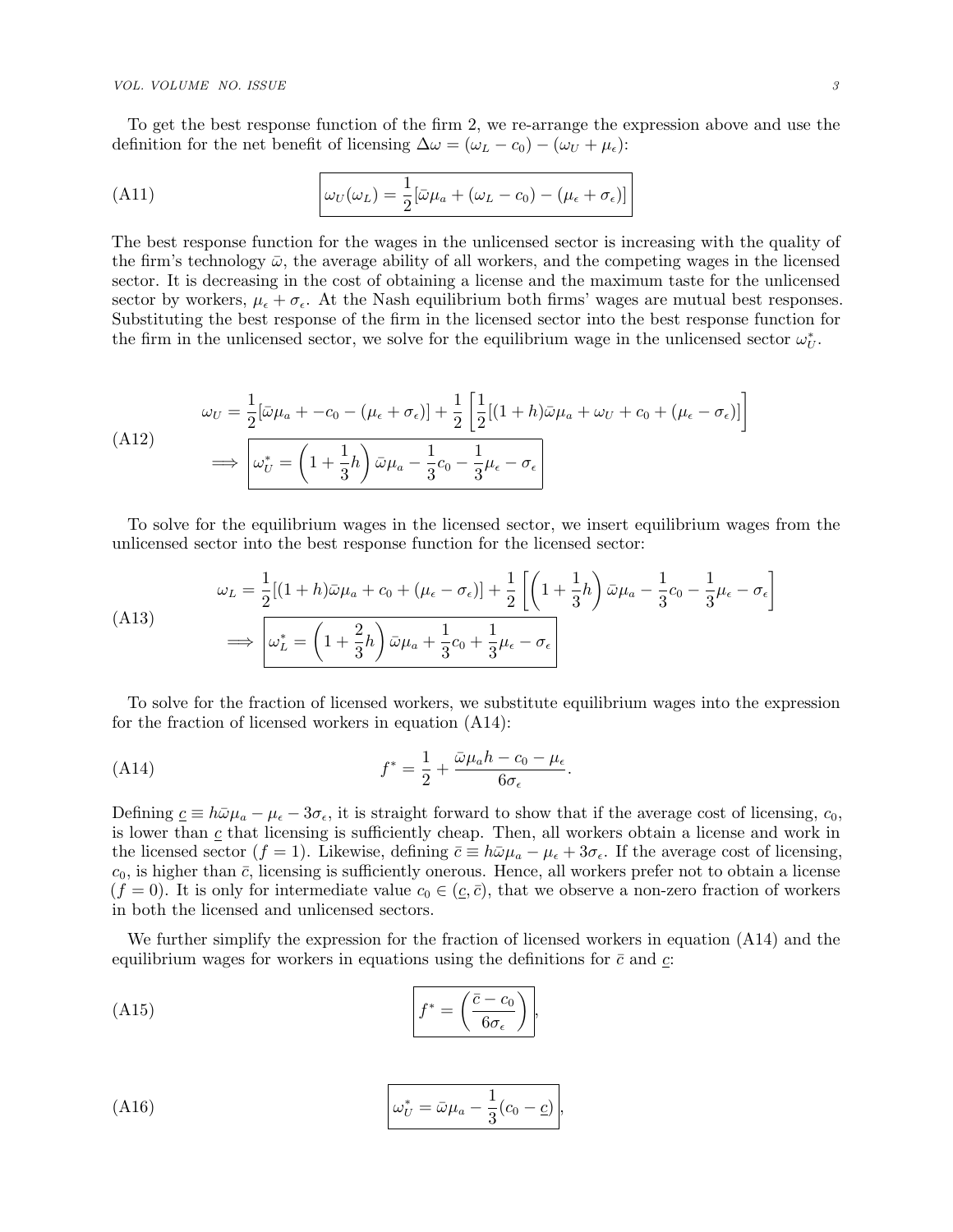$$
\left(\text{A17}\right) \qquad \qquad \left|\omega_L^* = \omega_U^* + \frac{1}{3}h\bar{\omega}\mu_a + \frac{2}{3}(c_0 + \mu_\epsilon)\right|.
$$

Corollary 1. Wages are unambiguously higher in the licensed sector than in the unlicensed sector, and the wedge between these two wages is increasing in the cost of licensing. In equilibrium, unlicensed workers also experience a wage benefit from the human capital that is bundled with the licensing. This wage benefit is half the human capital benefit experienced by licensed workers.

The fact that licensing is bundled with human capital  $h$  increases the market return to licensed labor and, in doing so, increases the value of the outside option of workers who opt not to become licensed. Consistent with this prediction of the model, ? provide evidence that workers in a licensed occupation who do not possess a license but can practice because of grandfathering provisions experience a 5% increase in wages as a result of their occupation becoming licensed, when compared to similar unlicensed workers in occupations with no licensing requirements. By contrast, the wage premium to licensed workers in the occupation, when compared to similar unlicensed workers in occupations with no licensing requirements, is 12 percentage points higher than the wage premium experienced by grandfathered workers.

Corollary 2. Given two distinct groups of workers B and W such that the average cost of licensing is greater for group B than for group W (i.e.,  $c_{o,B} > c_{0,W}$ ), unlicensed B workers earn less than unlicensed W workers. By contrast, licensed B workers earn more than licensed W workers, ceteris paribus. This follows from the fact that wages are decreasing in  $c_0$  for unlicensed workers (equation ??) but increasing in  $c_0$  for licensed workers (equation ??).

The result of this corollary offers testable predictions. First, unlicensed black men earn less, on average, than unlicensed white men. Second, licensed black men working in occupations with felony restrictions earn, on average, slightly more than licensed white men in similar occupations. The presumption here is that the felony restriction imposes a higher average cost of licensing on black men relative to white men. Using data from the Bureau of Justice Statistics, ? documents that black men are six times more likely to be incarcerated than white men, which is consistent with this assumption.

## A2. Proof of Proposition 3

PROOF:

By definition the license premium is:

$$
(A18) \t\t\t\t\t\t\alpha \equiv \frac{\omega_L^* - \omega_U^*}{\omega_U^*} = \frac{\frac{1}{3}\bar{\omega}\mu_a h + \frac{2}{3}(c_0 + \mu_\epsilon)}{(1 + \frac{1}{3}h)\bar{\omega}\mu_a - \frac{1}{3}(c_0 + \mu_\epsilon) - \sigma_\epsilon}.
$$

The license premium increases in  $c_0$  because the wage gap (numerator) increases in  $c_0$  and the wage in the unlicensed sector (denominator) is decreasing in  $c<sub>0</sub>$ . In particular, the derivative of the licensing premium with respect to  $c_0$  is:

$$
\frac{d\alpha}{dc_0} = \frac{1}{3} \left( \frac{\omega_L - \omega_U}{\omega_U^2} \right) > 0.
$$

The derivative of the licensing premium with respect to the mean ability is:

$$
(A20) \qquad \frac{d\alpha}{d\mu_a} = -\frac{\bar{\omega}[h(\mu_{\epsilon} + \sigma_{\epsilon} + c_0) + 2(c_0 + \mu_{\epsilon})]}{3\omega_U^{*2}} \implies \frac{d\alpha}{d\mu_a} < 0.
$$